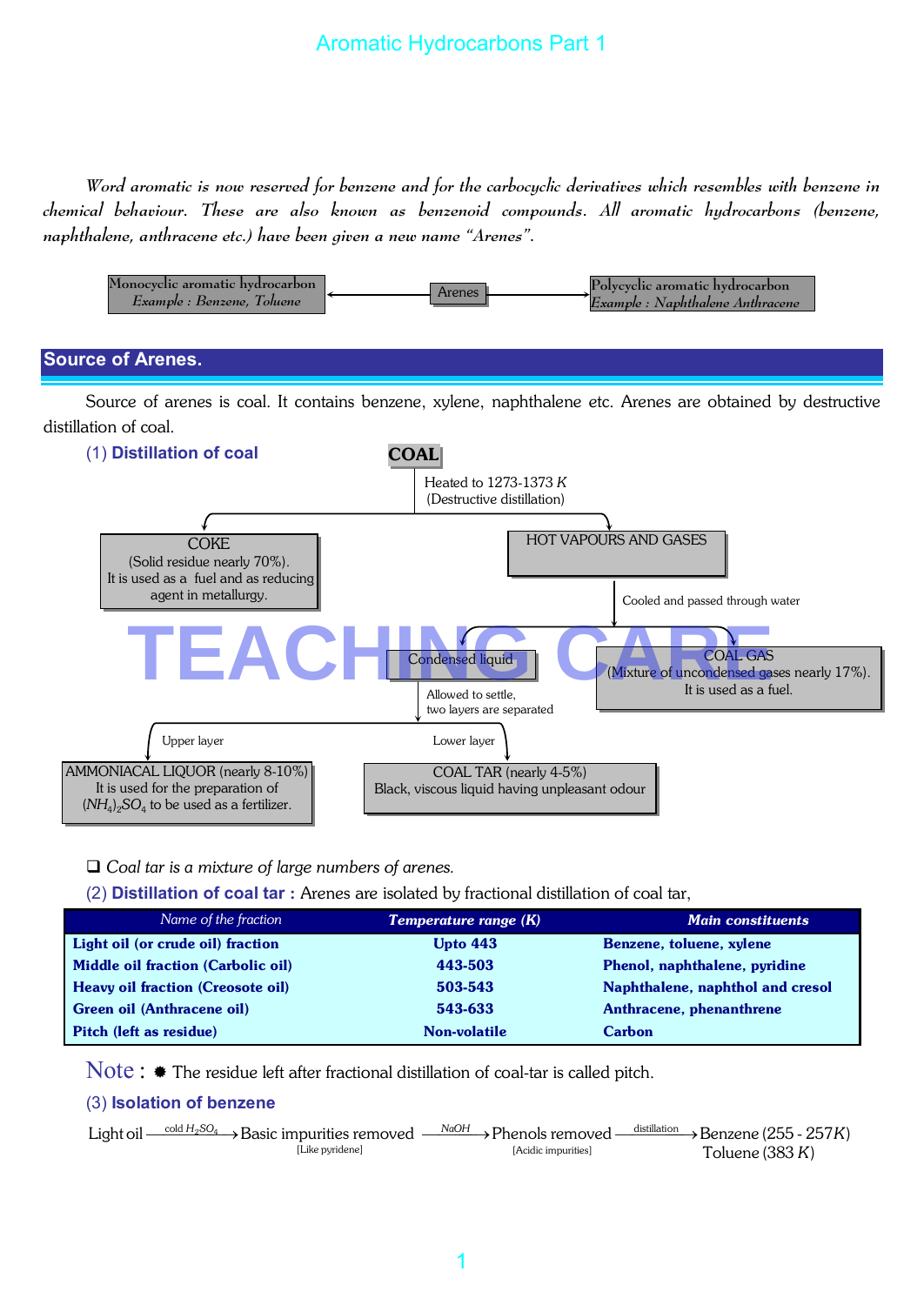#### **General characteristics of arenes.**

(1) All arenes have general formula  $[C_nH_{2n} - 6y]$ . Where *y* is number of benzene rings and *n* is not less than 6.

(2) Arenes are cyclic and planar. They undergo substitution rather than addition reactions.

(3) **Aromaticity or aromatic character :** The characteristic behaviour of aromatic compounds is called aromaticity. Aromaticity is due to extensive delocalisation of  $\pi$ -electrons in planar ring system. Huckel (1931) explained aromaticity on the basis of following rule.

*Huckel rule* : For aromaticity the molecule must be planar, cyclic system having delocalised  $(4n+2)\pi$  electrons where *n* is an integer equal to 0, 1, 2, 3,------.

Thus, the aromatic compounds have delocalised electron cloud of 2,6,10 or 14  $\pi$  electrons.



Similarly cyclolpentadienyl anion or tropylium ion are also aromatic because of containing 6<sup>π</sup> electrons (*n*=1).



(4) **Antiaromaticity :** Planar cyclic conjugated species, less stable than the corresponding acyclic unsaturated species are called antiaromatic. Molecular orbital calculations have shown that such compounds have 4*n*<sup>π</sup> electrons. In fact such cyclic compounds which have 4*n*<sup>π</sup> electrons are called antiaromatic compounds and this characteristic is called antiaromaticity.

*Example :* 1,3-Cyclobutadiene, It is extremely unstable antiaromatic compound because it has 4*n*<sup>π</sup> electrons  $(n = 1)$ .

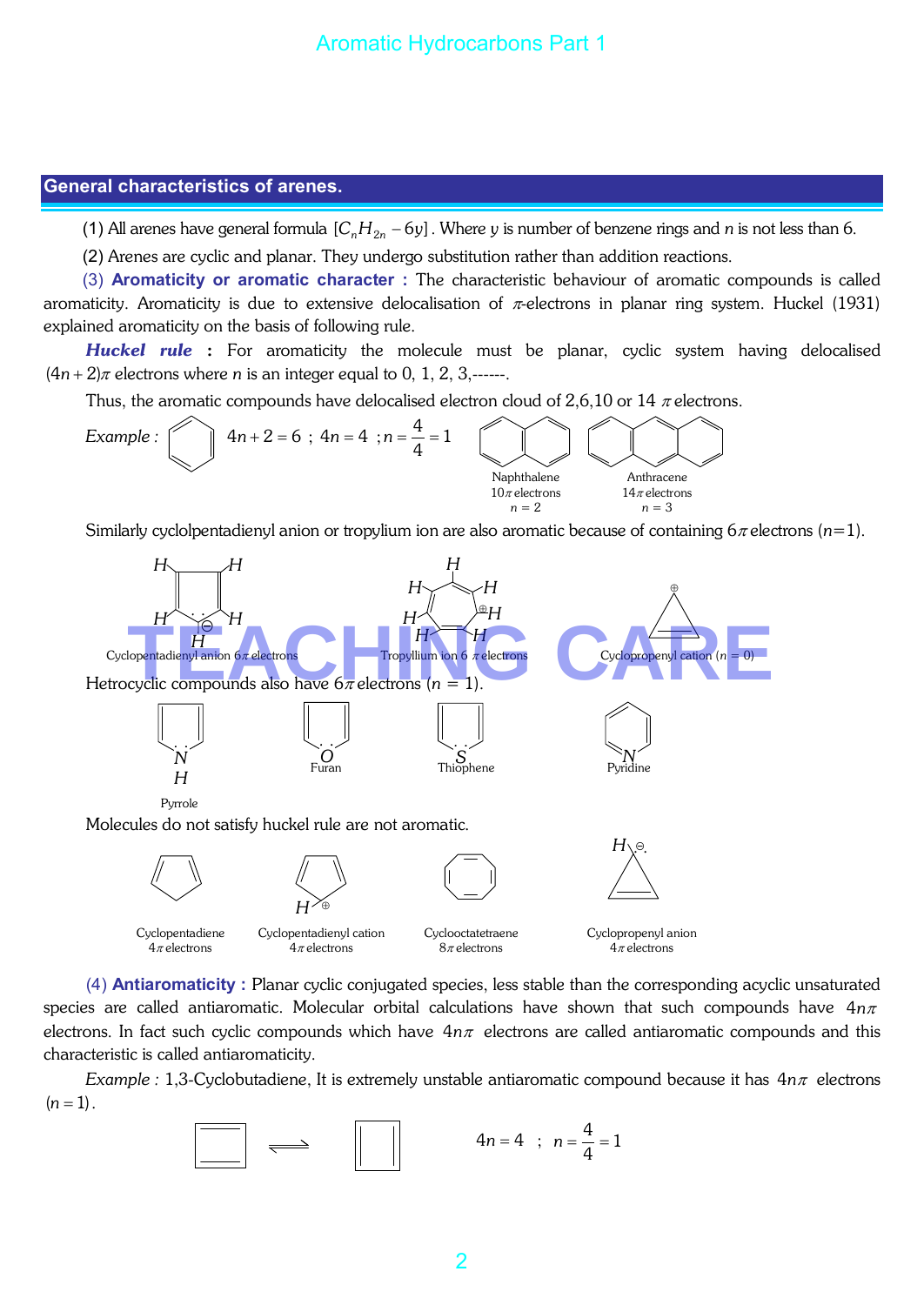Thus, cyclobutanediene shows two equivalent contributing structures and it has *n* = 1 .

In terms of Huckel rule antiaromatic compounds have cyclic, planar structure with 4*n*<sup>π</sup> electrons. They are destabilised by resonance. Some other examples are,

| Cyclopropenyl anion |  |  |  |  |
|---------------------|--|--|--|--|
| $4\pi$ electrons    |  |  |  |  |







|  | <b>Comparison of aromatic and aliphatic hydrocarbons</b> |  |  |  |
|--|----------------------------------------------------------|--|--|--|
|  |                                                          |  |  |  |

| <b>Characteristic</b>                  | <b>Benzene and its homologous</b>                                                                                                                                                                                                             | <b>Aliphatic hydrocarbons</b>                                                                                                                                                                                                                                                                                                        |
|----------------------------------------|-----------------------------------------------------------------------------------------------------------------------------------------------------------------------------------------------------------------------------------------------|--------------------------------------------------------------------------------------------------------------------------------------------------------------------------------------------------------------------------------------------------------------------------------------------------------------------------------------|
| <b>Composition</b>                     | These are closed ring compounds.<br>These are represented by general<br>formula $C_nH_{2n-6}$ .                                                                                                                                               | <b>These</b><br>are open chain compounds.<br>These are represented by general<br>formulae; $C_nH_{2n+2}$ (Alkanes), $C_nH_{2n}$<br>(Alkenes) and $C_nH_{2n-2}$ (Alkynes).                                                                                                                                                            |
| <b>Carbon percentage</b>               | These contain high percentage of<br>carbon. In benzene $C_6H_6$ , the carbon<br>percentage is 92.3.                                                                                                                                           | These have low percentage of carbon<br>comparison<br>to<br>in<br>aromatic<br>hydrocarbons. In hexane, $C_6H_{14}$ , the<br>carbon percentage is 83.7.                                                                                                                                                                                |
| <b>Combustion</b>                      | These burn with smoky flame.                                                                                                                                                                                                                  | These burn with non smoky flame.                                                                                                                                                                                                                                                                                                     |
| <b>Nature</b><br><b>Physical state</b> | These have high unsaturation. For<br>example, benzene molecule consists<br>three double bonds.<br>These are colourless liquids or solids. A few lower members are colourless<br><b>They</b><br>characteristic<br>odour<br>have<br>(Aromatic). | These are saturated as well<br>as<br>unsaturated.<br>while higher<br>gases<br>members<br>are<br><b>liquids</b><br>solids.<br><b>Generally</b><br>or<br>$\mathbf{n}\mathbf{o}$<br>characteristic odour exists.                                                                                                                        |
| <b>Addition reactions</b>              | Inspite of the fact that these are<br>unsaturated, generally resist addition<br>reactions. These do not react with<br>$HCI, HBr, HI$ or $HCIO$ .                                                                                              | The unsaturated hydrocarbons show<br>addition reactions.                                                                                                                                                                                                                                                                             |
| <b>Substitution reactions</b>          | <b>Generally</b><br>exhibit<br>substitution<br>(Electrophilic)<br>reactions<br>such<br>as<br>halogenation, nitration, sulphonation,<br><b>Friedel-craft's reaction etc.</b>                                                                   | The saturated<br>hydrocarbons<br>show<br>reactions<br>substitution<br>such<br>as<br><b>The</b><br>halogenation.<br>unsaturated<br>hydrocarbons<br>resist<br>substitution<br>reactions. Nitration and sulphonation<br>occur with difficulty in higher alkanes.<br>Friedel-craft's reaction is not shown by<br>aliphatic hydrocarbons. |
| <b>Stability</b>                       | <b>Highly stable.</b>                                                                                                                                                                                                                         | The unsaturated hydrocarbons are less<br>stable.                                                                                                                                                                                                                                                                                     |
| $(4n+2)$ rule                          | <b>Follow</b><br>$(4n+2)$ rule, i.e.,<br>contain<br>$(4n+2)\pi$<br>electrons<br>where<br>$n = 0,1,2,3,$                                                                                                                                       | $(4n+2)$ rule does not apply to<br>aliphatic unsaturated hydrocarbons.                                                                                                                                                                                                                                                               |
| <b>Oxidation</b>                       | Except benzene, all oxidise easily.                                                                                                                                                                                                           | Alkanes do not oxidise easily while<br>unsaturated hydrocarbons oxidise<br>easily.                                                                                                                                                                                                                                                   |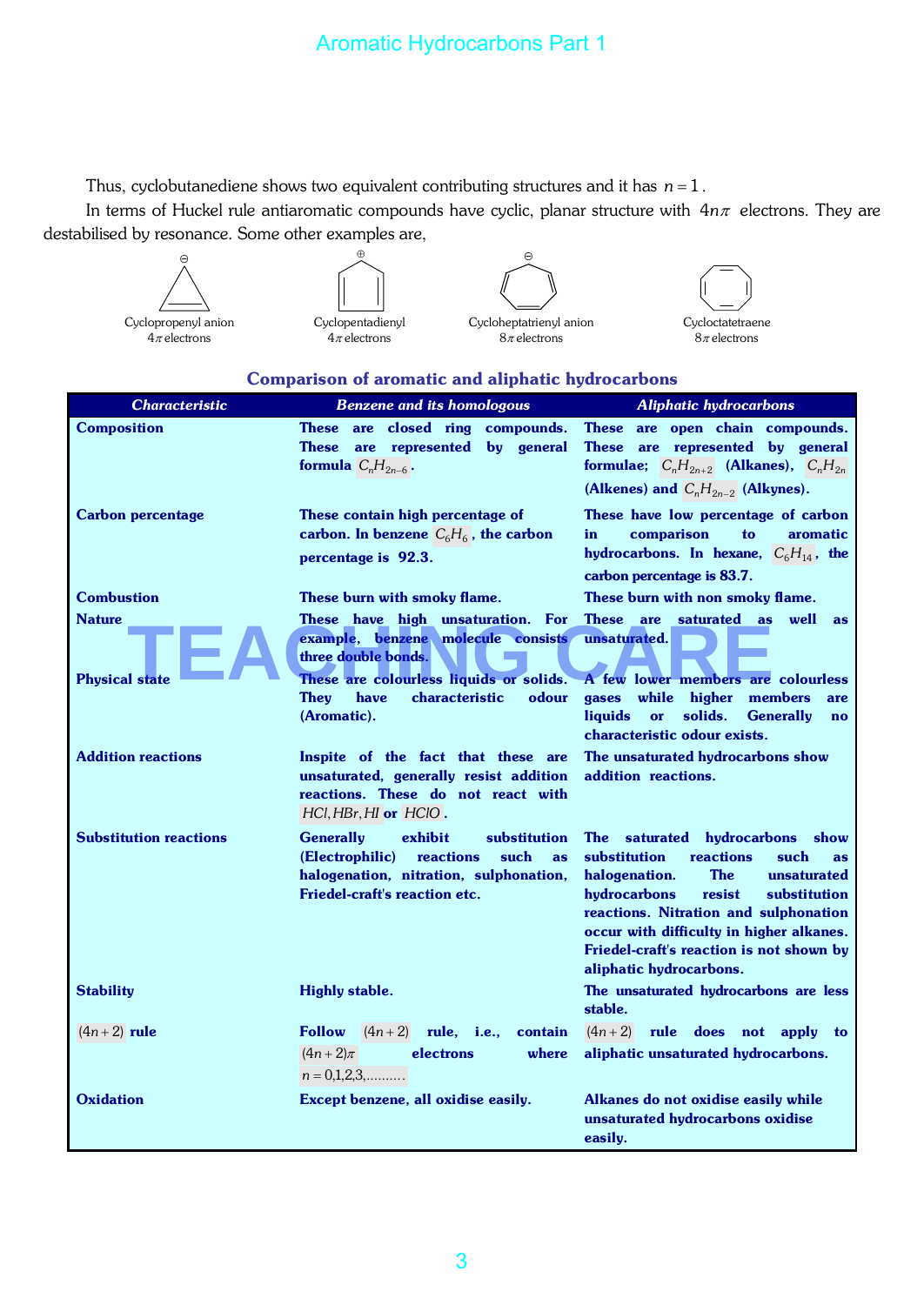## **Benzene (***C***6***H***6).**

Benzene is the first member of arenes. It was first discovered by Faraday (1825) from whale oil. Mitscherllich (1833) obtained it by distillating benzoic acid with lime. Hofmann (1845) obtained it from coal tar, which is still a commercial source of benzene.

(1) **Structure of benzene :** Benzene has a special structure, which is although unsaturated even then it generally behave as a saturated compound.

(i) *Kekule's structure* : According to Kekule, in benzene 6-carbon atoms placed at corner of hexagon and bonded with hydrogen and double bond present at alternate position.

(a) *Evidence in favour of Kekule's structure*

• Benzene combines with 3 molecules of hydrogen or three molecules of chlorine. It also combines with 3 molecules of ozone to form triozonide. These reactions confirm the presence of three double bonds.

• Studies on magnetic rotation spectroscopy show the presence of three double bonds.

• The synthesis of benzene from three molecule of acetylene also favour's Kekule's structure.

$$
3CH \equiv CH \stackrel{\Delta}{\longrightarrow}
$$

 $\bullet$  Benzene gives cyclohexane by reduction by hydrogen.  $C_6H_6 + 3H_2O$   $\stackrel{\rm{Ni}}{\longrightarrow}$ *Ni*

(b) *Objections against Kekule's formula*

• Unusual stability of benzene.

• According to Kekule, two ortho disubstituted products are possible. But in practice only are ortho disubstituted product is known. sual stability of benzene.<br>Tording to Kekule, two ortho disubstituted products are possible. But in practice only<br>In product is known.<br>In the hydrogenation of benzene is 49.8 kcal/mole, whereas theoretical value of beat of

Cyclohexane

• Heat of hydrogenation of benzene is 49.8 *kcal/mole,* whereas theoretical value of heat of hydrogenation of benzene is 85.8 *kcal/mole.* It means resonance energy is 36 *kcal/mole.*

• *C* − *C* bond length in benzene are equal, although it contains 3 double bonds and 3 single bonds.

Kekule explained this objection by proposing that double bonds in benzene ring were continuously oscillating between two adjacent positions.



(ii) *Some other structures of benzene*

(a) *Ladenberg's prism formula* : This formula shows benzene three dimensional structure where *X*-ray studies of benzene molecule indicate a planar.



(iii) *Valence bond theory* [Resonance theory] : According to this theory, benzene can not be represented by only one structural formula but as a hybrid of structure.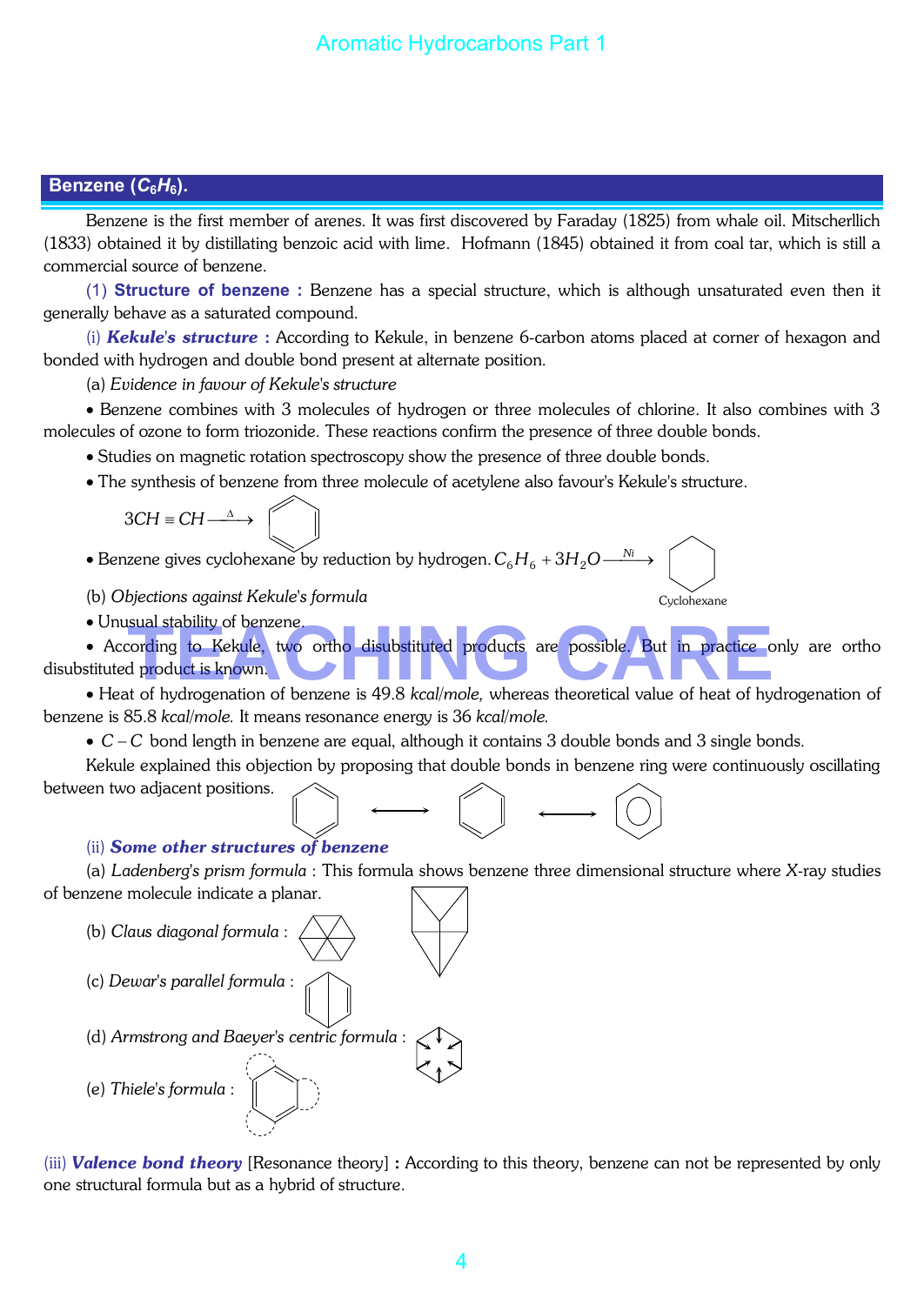

The resonance hybrid structure of benzene explain all the properties of benzene. The resonance structure of benzene is supported by the following facts,

(a) The C − C bond length in benzene is 139 *pm* which is intermediate between bond lengths for C − C bond  $(154 \text{ pm})$  and  $C = C$  (134 *pm*).

(b) Due to resonance the  $\pi$  electron charge in benzene get distributed over greater area. As a result of delocalisation the energy of resonance hybrid decrease as compared to contributing structure by about 50 *kJ*/*mole.*  The decrease in energy is called resonance energy.

(iv) *M.O.T.* [Modern concept] : According to the orbital concept each carbon atom in benzene is  $sp^2$  hybridised and one orbital remains unhybridised. Out of three hybrid orbitals two overlap with neighbouring carbon atoms and third hybrid orbital overlap with hydrogen atom for  $\sigma$  bonds. Thus benzene has a planar structure with bond angle of 120° each.



#### (2) **Methods of preparation of benzene**

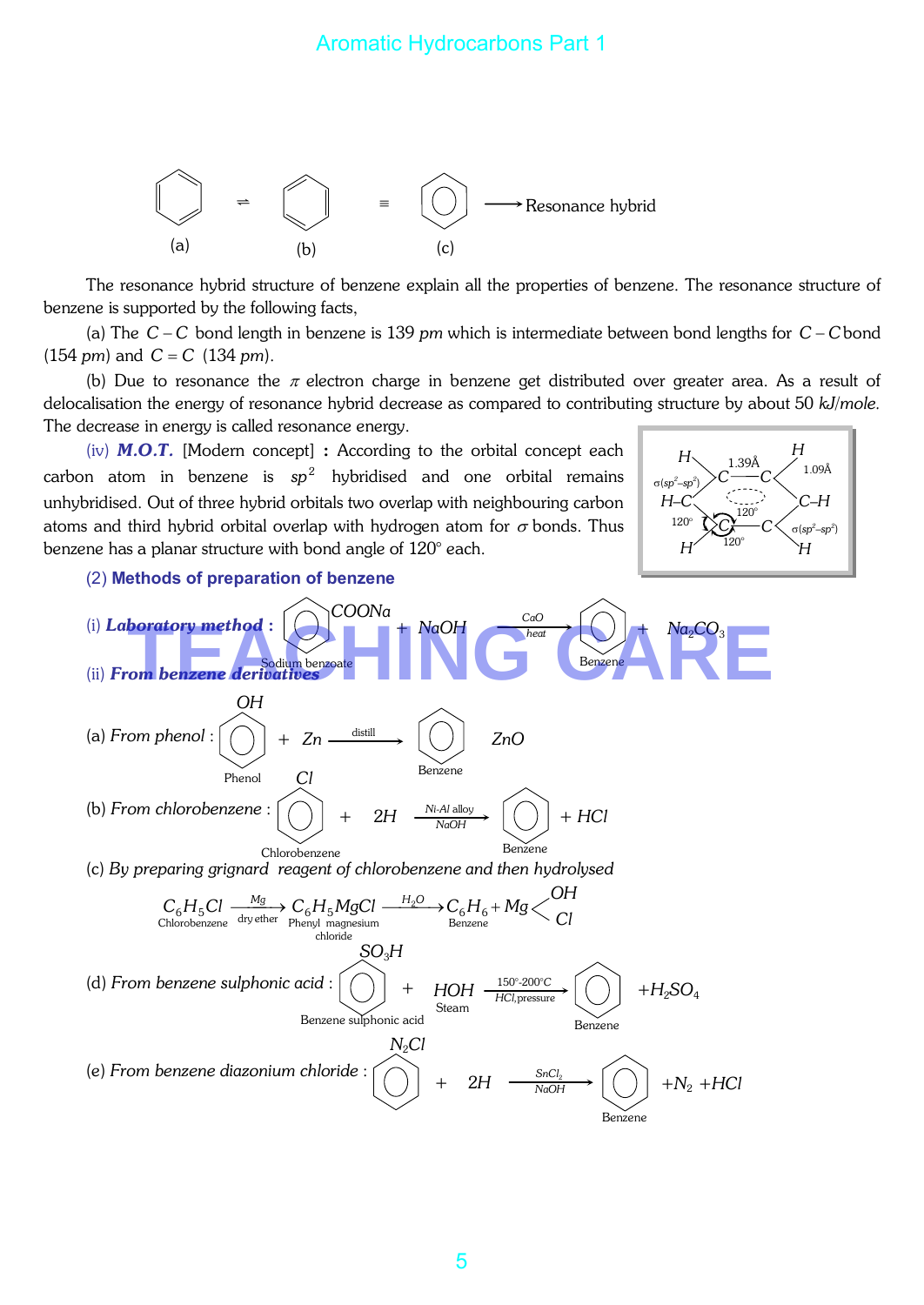## Aromatic Hydrocarbons Part 1

(f) *From acetylene* :



Three molecules of acetylene

 $Note:$   $\bullet$  Cyclic polymerisation takes place in this reaction.

(g) *Aromatisation* :  $C_6H_{14}$ Benzene  $C_6H_{14} \xrightarrow[500°C]{\text{Cr}_2\text{O}_3/Al_2\text{O}_3} C_6H_6+4H$ <br>
n-Hexane this means Benzene at high pressure 500 / *C Cr*<sub>2</sub>O<sub>3</sub> / Al<sub>2</sub>O *n Hexane*

(3) **Properties of benzene** 

#### (i) *Physical properties*

(a) Benzene is a colourless, mobile and volatile liquid. It's boiling point is 80°*C* and freezing point is 5.5°*C*. It has characteristic odour.

(b) It is highly inflammable and burns with sooty flame.

(c) It is lighter than water. It's specific gravity at 20°C is 0.8788.

(d) It is immiscible with water but miscible with organic solvents such as alcohol and ether.

(e) Benzene itself is a good solvent. Fats, resins, rubber, etc. dissolve in it. Final School will water out hisclote will organic solverns such as alcohol and effer.<br>
The same itself is a good solvent. Fats, resins, rubber, etc. dissolve in it.<br>
Is an extremely poisonous substance, Inhalation of vapou

(f) It is a non-polar compound and its dipole moment is zero.

(g) It is an extremely poisonous substance. Inhalation of vapours or absorption through skin has a toxic effect.

(ii) **Chemical properties** : Due to the presence of  $\pi$  electron clouds above and below the plane benzene ring, the ring serves as a source of electrons and is easily attacked by electrophiles (Electron loving reagents). Hence electrophilic substitution reaction are the characteristic reactions of aromatic compounds.

Substitution reactions in benzene rather than addition are due to the fact that in the former reactions resonance stabilised benzene ring system is retained while the addition reactions lead to the destruction of benzene ring. Principal reactions of benzene can be studied under three heads,

(a) Addition reactions (b) Substitution reactions (c) Oxidation reactions

(a) *Addition reactions* : In which benzene behaves like unsaturated hydrocarbon.

• Addition of hydrogen : Benzene reacts with hydrogen in the presence of nickel (or platinum) catalyst at 150°C under pressure to form cyclohexane.

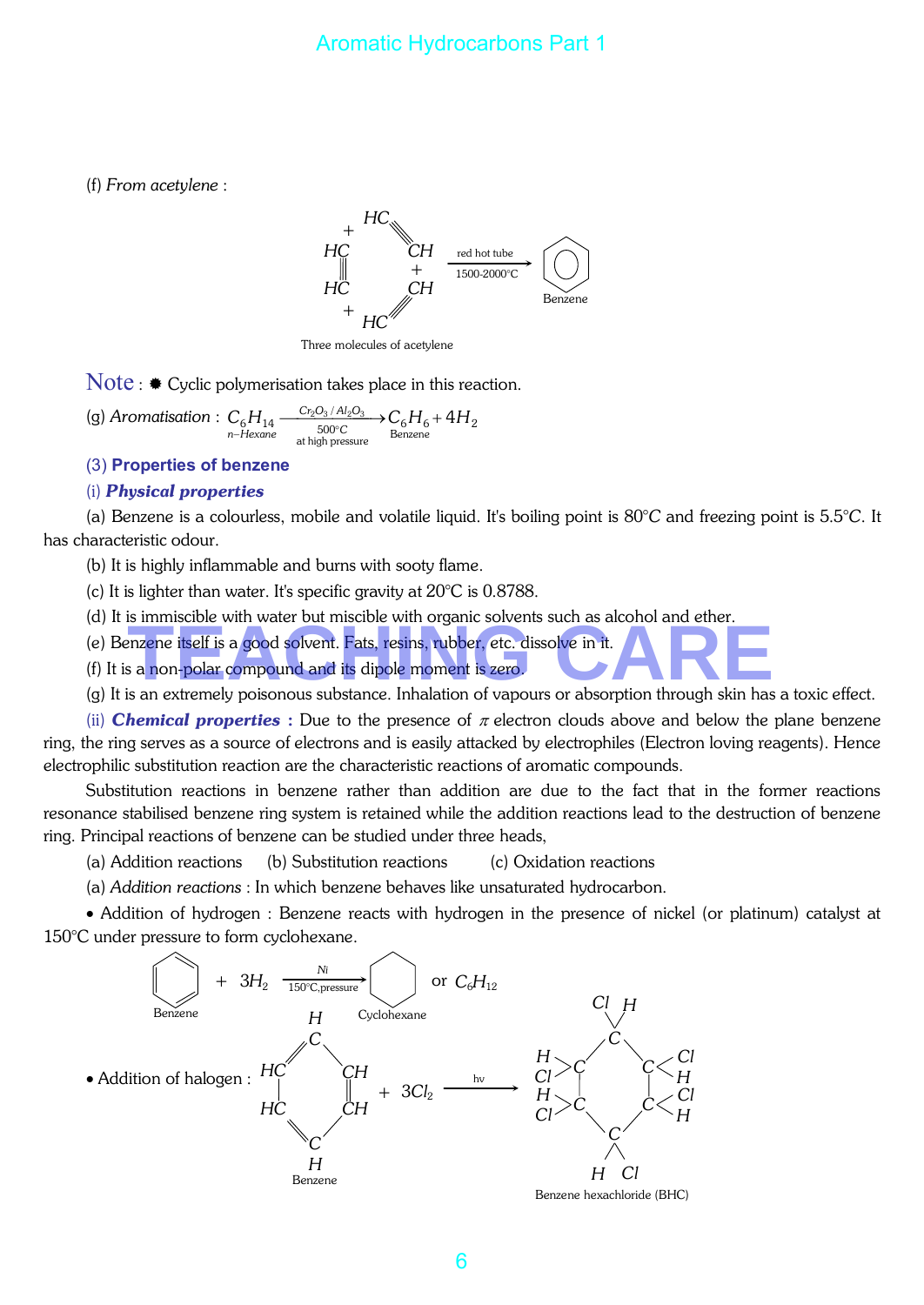# Aromatic Hydrocarbons Part 1



(b) *Substitution reactions*

• Nucleophilic mechanism

• Unimolecular : Mostly uncommon in aromatic substitution, there is only one example which obtain in benzene diazonium dichloride.



• Elimination-addition mechanism (Benzyne mechanism)



• Electrophilic substitution reaction : Benzene undergoes this reaction because it is an electron rich system due to delocalized  $\pi$ - electrons.

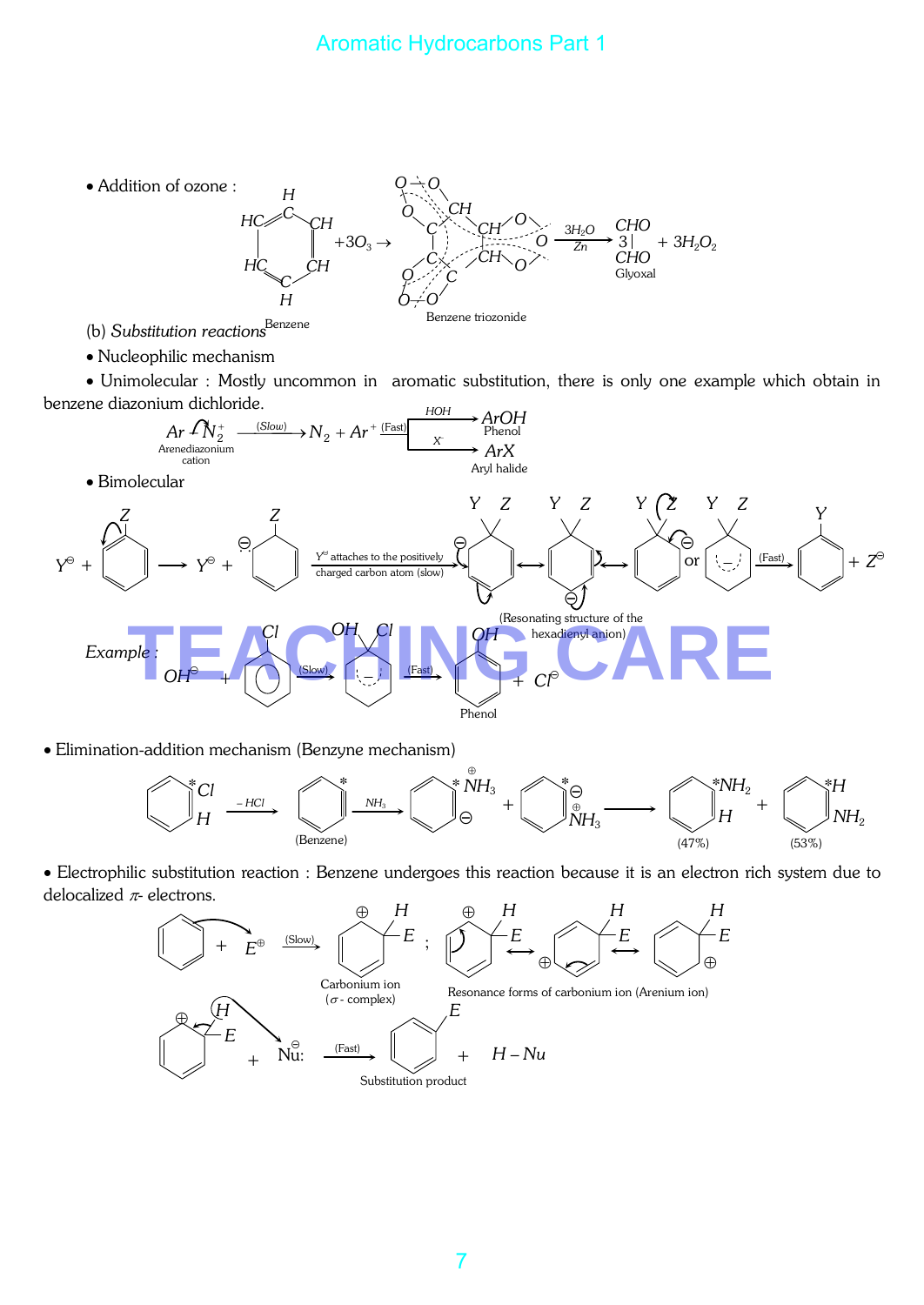| Electrophile $(E^{\theta})$ | <b>Name</b>             | <b>Source</b>                                 | <b>Name of substitution</b><br>reaction |
|-----------------------------|-------------------------|-----------------------------------------------|-----------------------------------------|
| ${\cal C}l^+$               | <b>Chloronium</b>       | $Cl_2 + AlCl_3$ or $FeCl_3$                   | <b>Chlorination</b>                     |
| $Br^+$                      | <b>Bromonium</b>        | $Br_2 + AlBr_3$ or $FeBr_3$                   | <b>Bromination</b>                      |
| $NO2+$                      | <b>Nitronium</b>        | $HNO3 + H2SO4$                                | <b>Nitration</b>                        |
| SO <sub>3</sub>             | <b>Sulphur trioxide</b> | Conc. $H_2SO_4$ , Fuming sulphuric acid       | <b>Sulphonation</b>                     |
| $\ensuremath{\mathbb{R}}^+$ | <b>Alkyl carbonium</b>  | $RX + AIX_3$ $(X = Cl$ or $Br)$ , $ROH + H^+$ | <b>Friedel-Craft's</b><br>(Alkylation)  |
| $R-\overset{+}{C}=O$        | <b>Acyl carbonium</b>   | $RCOCI + AICl3$                               | <b>Friedel-Craft's</b><br>(Acylation)   |

• Free radical aromatic substitution : The aromatic substitution reactions which follow free radical mechanisms are very few and have limited synthetic value. But some typical example of these reactions are:



The mechanism of chlorination of benzene at high temperature is similar to that of the free radical aliphatic substitution

..  $Cl_2 \longrightarrow Cl + Cl$  (Chain initiation)  $C_6H_6 + Cl \longrightarrow C_6H_5 + HCl$ . .  $_6H_6$  + Cl  $\longrightarrow$   $C_6H_5$  + HCl (H- abstraction)

. .  $C_6H_5$  +  $Cl_2 \longrightarrow C_6H_5Cl$  +  $Cl$  (Chain propagation)

(c) *Oxidation* :  $2C_6H_6 + 15O_2 \longrightarrow 12CO_2 + 6H_2O \Delta H = 6530$  *kJ/mole* 

When vapours of benzene and air are passed over vanadium pentoxide at 450 – 500°*C*, maleic anhydride is obtained.

$$
C_6H_6 + 9[O]{\xrightarrow[450-500°C]{\text{CHCO}}}\begin{array}{c}\text{CHCO} \\ \text{CHCO} \end{array} > O + 2CO_2 + 2H_2O
$$

Note :  $*$  Strong oxidising agents converts benzene slowly into  $CO<sub>2</sub>$  and water on heating.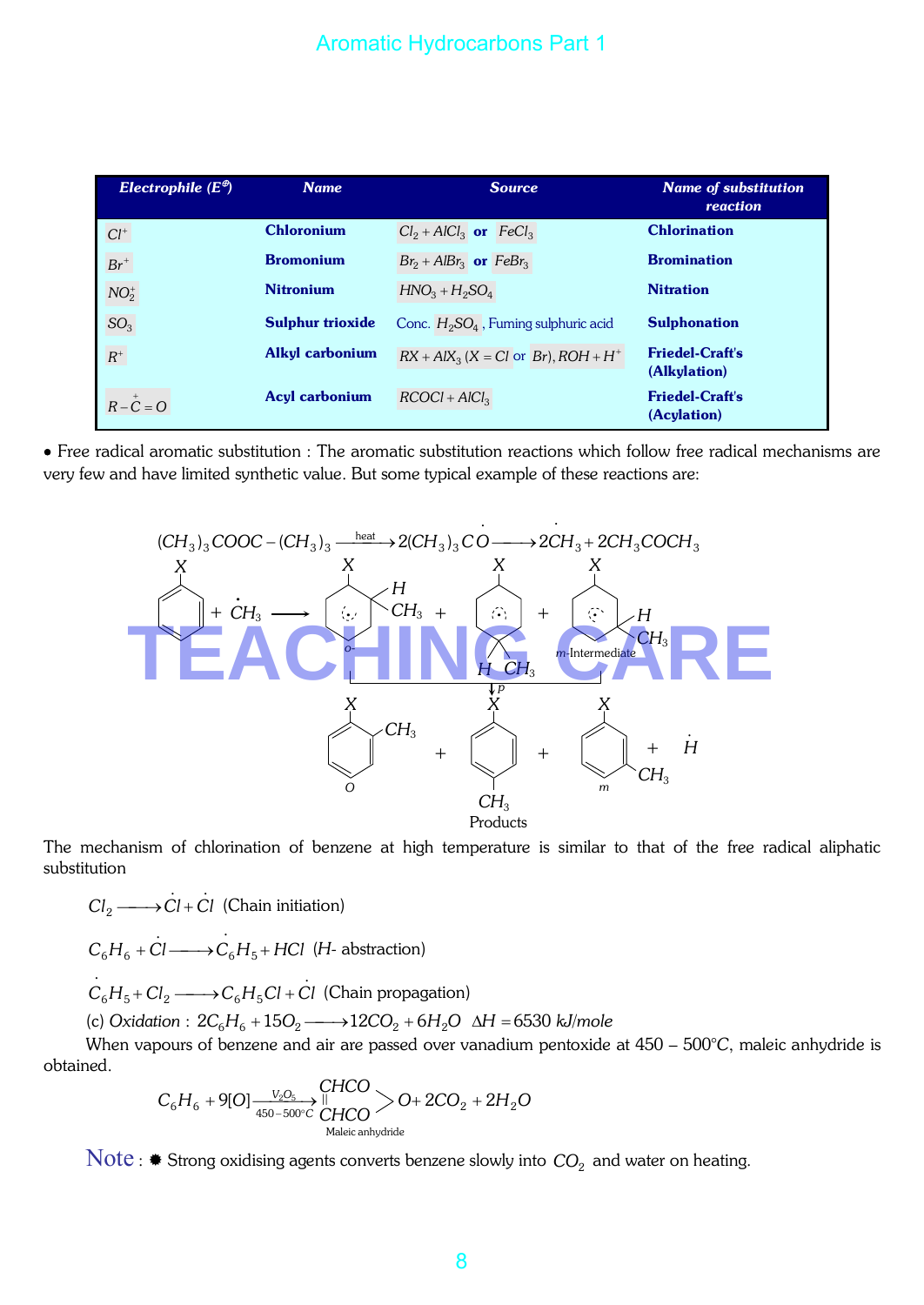

(iii) *Uses* : (a) In dry cleaning (b) As a motor fuel when mixed with petrol. (c) As a solvent. (d) In the manufacture of gammexane (As insecticide). (e) In the preparation of nitrobenzene, chlorobenzene, benzene sulphonic acid, aniline, styrene, etc. Many of these are employed for making dyes, drugs, plastics, insecticides, etc.

#### **Directive effect in substituted benzene derivatives.**

(1) **Directive effect in mono substituted benzene derivatives :** The substituent already present on the benzene ring directs the incoming substituent to occupy ortho (2 or 6), meta (3 or 5) or para (4) position. This direction depends on the nature of the first substituent and is called *directive or the orientation effect*.

The substituent already present can increase or decrease the rate of further substitution, *i.e.,* it either activates or deactivates the benzene ring towards further substitution. These effects are called *activity effects*.

There are two types of substituents which produce directive effect are,

(i) Those which direct the incoming group to ortho- and para-positions simultaneously (Neglecting meta all together).

(ii) Those which direct the incoming group to meta-position only (Neglecting ortho- and para-positions all together).



Theory of ortho – para directing group



The above mechanism is followed when *S* is  $-OH$ ,  $-NH_2$ ,  $-Cl$ ,  $-Br$ ,  $-I$ ,  $-OR$ ,  $-NR_2$ ,  $-NHCOR$  etc.